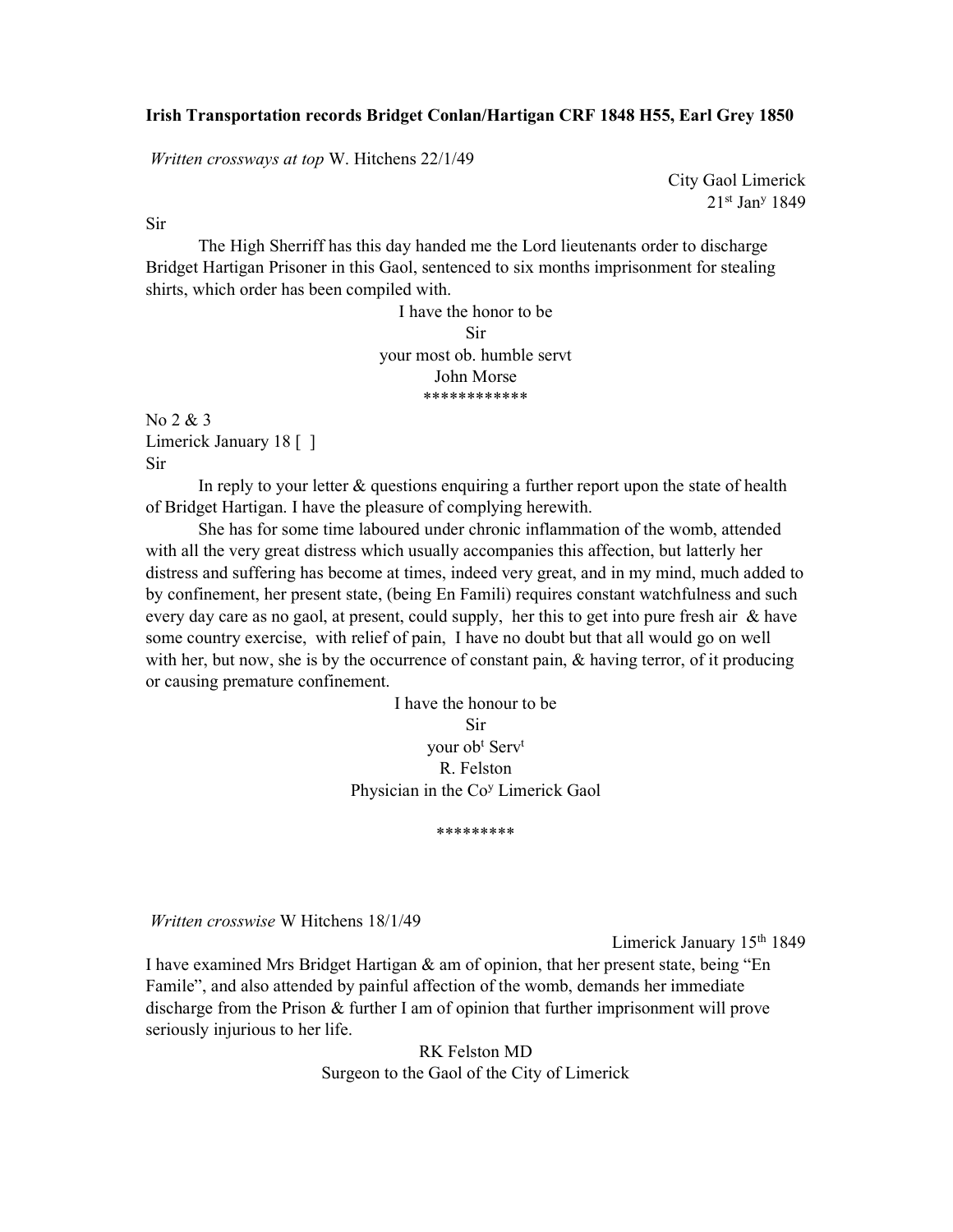No 7 To

> The Right Honorable His Excellency The Earl of Clarendon Lord Lieutenant General an General Governor of Ireland.

The Humble Petition of Bridget Hartigan a Prisoner confined in the City Limerick Prison Sheweth Unto Your Excellency,

 That petitioner was tried at the October Sessions 1848 for this city before the Assistant Barrister at the prosecution of William Johnson for Larceny and being convicted thereof was sentenced to be imprisoned for six calendar months.

 That since Petitioners confinement now upwards of three months she has been constantly suffering from ill health and is at this moment in a very dangerous state and near her confinement of which fact Your Excellency can be satisfied by the certificate of the medical Doctor of the Prison and trust in Your Excellency's mercy you will be good enough to consider that the time she has spent in punishment enough for the first offence to which she was ever before brought before a Court of Justice and promises Your Excellency that she will never again offend the laws. And memorialist will ever consider it her bound in duty to Pray. Limerick 9<sup>th</sup> January 1849

\*\*\*\*\*

No 8 Bridget Hartigan Committed 8<sup>th</sup> August 48 and bailed same day Convicted 30<sup>th</sup> October 1848 Jno Moore

No 9

Written crossways at the top signature Dec 2/48 The law must take its course signature Dec 2/48

> 14 Fitzwilliam Square N December 2nd 1848

Sir,

I have the honour to acknowledge the receipt of your letter with reference to the accompanying Memorial of Bridget Hartigan a prisoner under sentence of six months imprisonment in the Gaol of Limerick and regret that there are not in my opinion any circumstances in the prisoner's case to render her a proper object of mercy. The prisoner was found guilty at the last Quarter Sessions of the crime of stealing a sheet the property of a shopkeeper named Daniel Johnston – the case was proved by Cornelius Fogarty (Johnstons Shopman & the stolen article was found in her possession – street robbery has increased to such an alarming extent in Limerick during the last three months that in a case of unquestionable guilt like the present I cannot with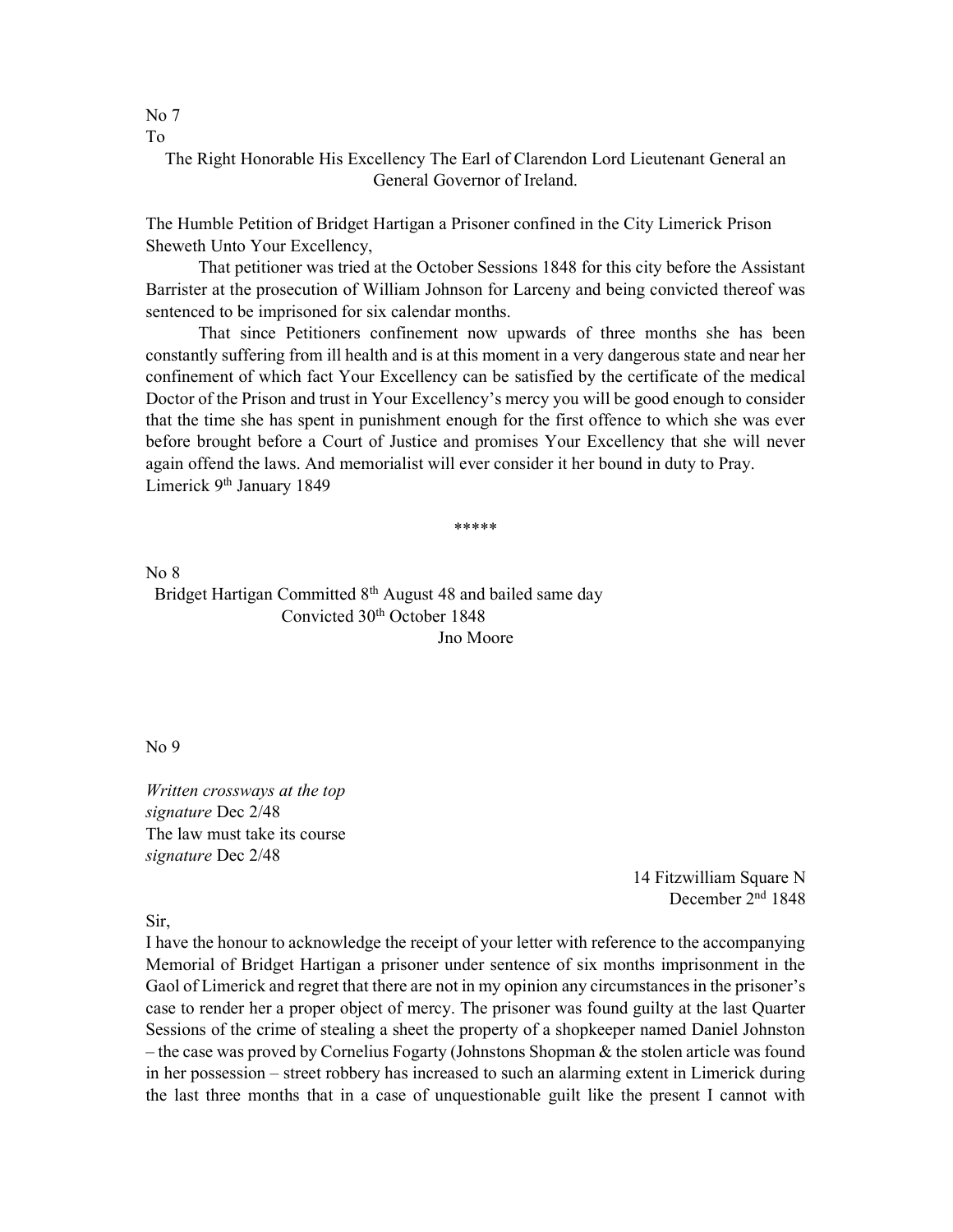propriety recommend the prisoner to the merciful consideration of Their Excellencies The Lords Justices.

> I have the honor to be Sir Your most obed<sup>t</sup> Servant Robert Tighe Assistant Barrister

JN Redington Esq

\*\*\*\*\*

H 55 1848 Bridget Hartigan Staling Sheet –  $6$  months Committed 8<sup>th</sup> Jan<sup>y</sup> 1848 Bailed Convicted Report of Assistant Barrister annexed Decr/48

To be discharged

 $\lceil$  1 inf Jan 20/49 AB & Gov of G inf<sup>d</sup> 4/12 -48 H.H (For Lords Justices opinion see Asst barristers Report) Further application annexed January 16<sup>th</sup> 1849 Resubmitted June 19

\*\*\*\*\*

Written crossways at top signature Dec 21/48

Referred to Assistant barrister Dec 2/48

To His Excellency Frederick William Earl of Clarendon The Memorial of Bridget Hartigan a prisoner confined in the prison of the City of Limerick Most respectfully sheweth

 That Memorialist was tried at the present October Quarter Sessions for larceny os a small piece of sheeting from Mr David Johnston and found guilty and was sentenced to six months imprisonment.

That memorialist is, the mother of six young children whose Husband is a Labourer earning a poor pittance for their support.

That memorialist has always up to the time of this alleged offence (and which memorialist denies she committed) been and still is a woman of good character as will appear